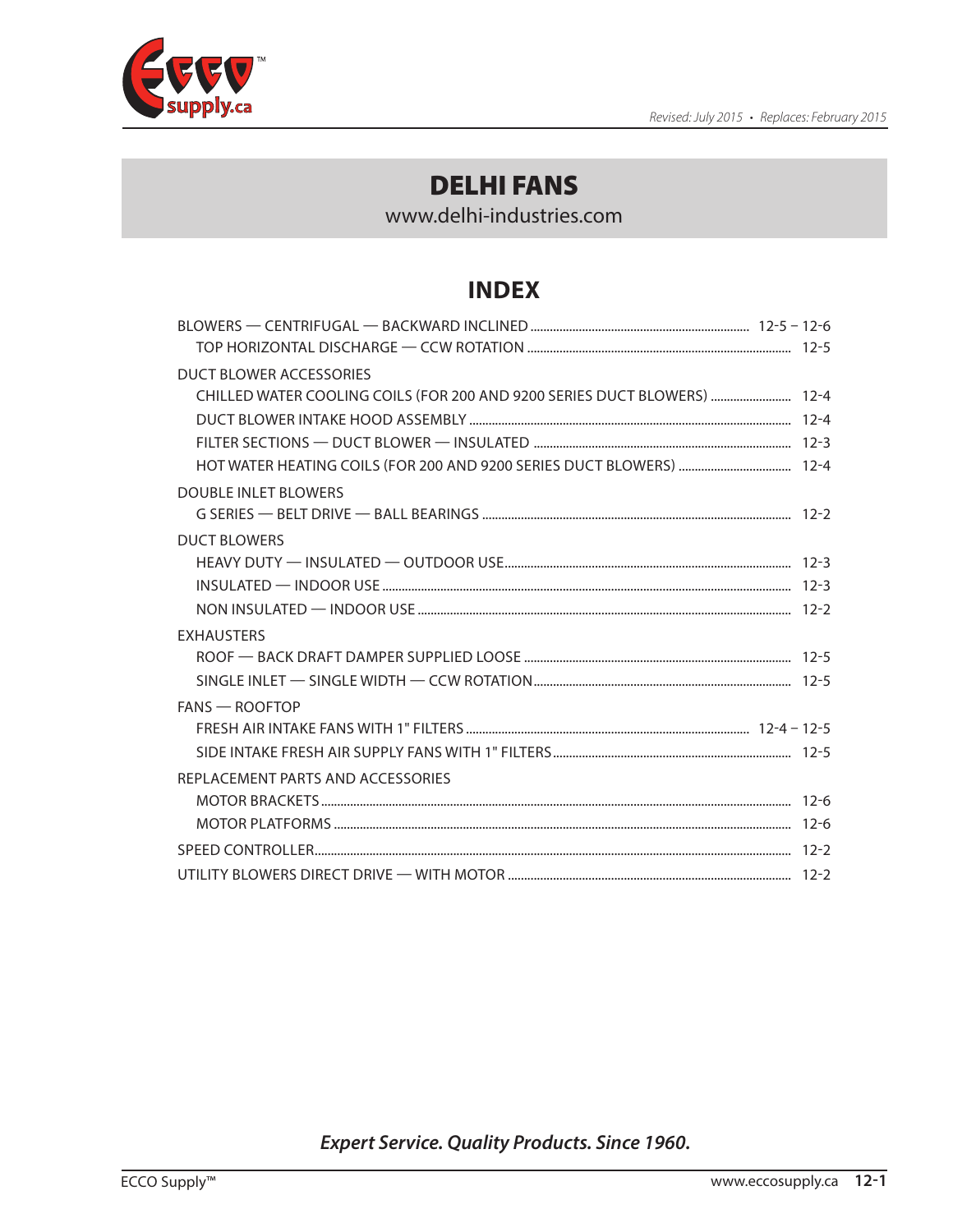<span id="page-1-0"></span>

www.delhi-industriescom

## DOUBLE INLET BLOWERS

#### **G SERIES — BELT DRIVE — BALL BEARINGS**

| <b>ITEM#</b> | <b>MODEL</b> | <b>SHAFT DIA (")</b> | <b>CFM RATING</b> | <b>SHP WT/LBS</b> |
|--------------|--------------|----------------------|-------------------|-------------------|
| 820704       | G7           | 3/4                  | $300 - 700$       | 17                |
| 820706       | $G9 - 7$     | 3/4                  | $400 - 1000$      | 21                |
| 820708       | G9           | 3/4                  | $600 - 1400$      | 23                |
| 820710       | $G10-8$      | 3/4                  | $600 - 1400$      | 25                |
| 820712       | G10          | 3/4                  | $800 - 1800$      | 28                |
| 820714       | $G12-9$      |                      | $1200 - 2800$     | 32                |
| 820718       | G12          |                      | $1200 - 3000$     | 52                |
| 820720       | $G15-10$     |                      | $1600 - 4400$     | 52                |
| 820722       | G15          |                      | $2000 - 4400$     | 62                |
| 820724       | G18          |                      | $3000 - 8000$     | 99                |



*NOTE: Motor and drive package not included.*

# UTILITY BLOWERS DIRECT DRIVE — WITH MOTOR

| <b>ITEM #</b> | <b>MODEL</b> | <b>HP</b> | <b>SHP WT/LBS</b> |
|---------------|--------------|-----------|-------------------|
| 820483 D503   |              | 1/100     | 4                 |
| 820486 D506   |              | 1/12      | 14                |
| 820487 D507   |              | 1/8       | 26                |
| 820490 D530   |              | 1/30      | O                 |



**Contract Contract** 

#### SPEED CONTROLLER

| <b>ITEM#</b> | <b>MODEL</b> | <b>DESCRIPTION</b>                    | <b>SHP WT/LBS</b> |  |
|--------------|--------------|---------------------------------------|-------------------|--|
| 820494       | 3A157        | 3-Speed Switch for D507 Model Blowers |                   |  |
|              |              |                                       |                   |  |

#### DUCT BLOWERS

#### **NON INSULATED — INDOOR USE**

| <b>ITEM#</b> | <b>MODEL</b> | SHAFT DIA (") | <b>CFM RATING</b> | <b>SHP WT/LBS</b> |
|--------------|--------------|---------------|-------------------|-------------------|
| 821207       | 207          | 3/4           | $300 - 1400$      | 46                |
| 821209       | 209          | 3/4           | $600 - 1700$      | 58                |
| 821210       | 210          | 3/4           | $800 - 1900$      | 69                |
| 821212 212   |              | 3/4           | $1200 - 3400$     | 89                |
| 821215 215   |              |               | $1800 - 4400$     | 175               |
| 821218       | 218          |               | $3000 - 7600$     | 205               |



*NOTE: Motor and drive package not included. FILTER SECTIONS sold separately.*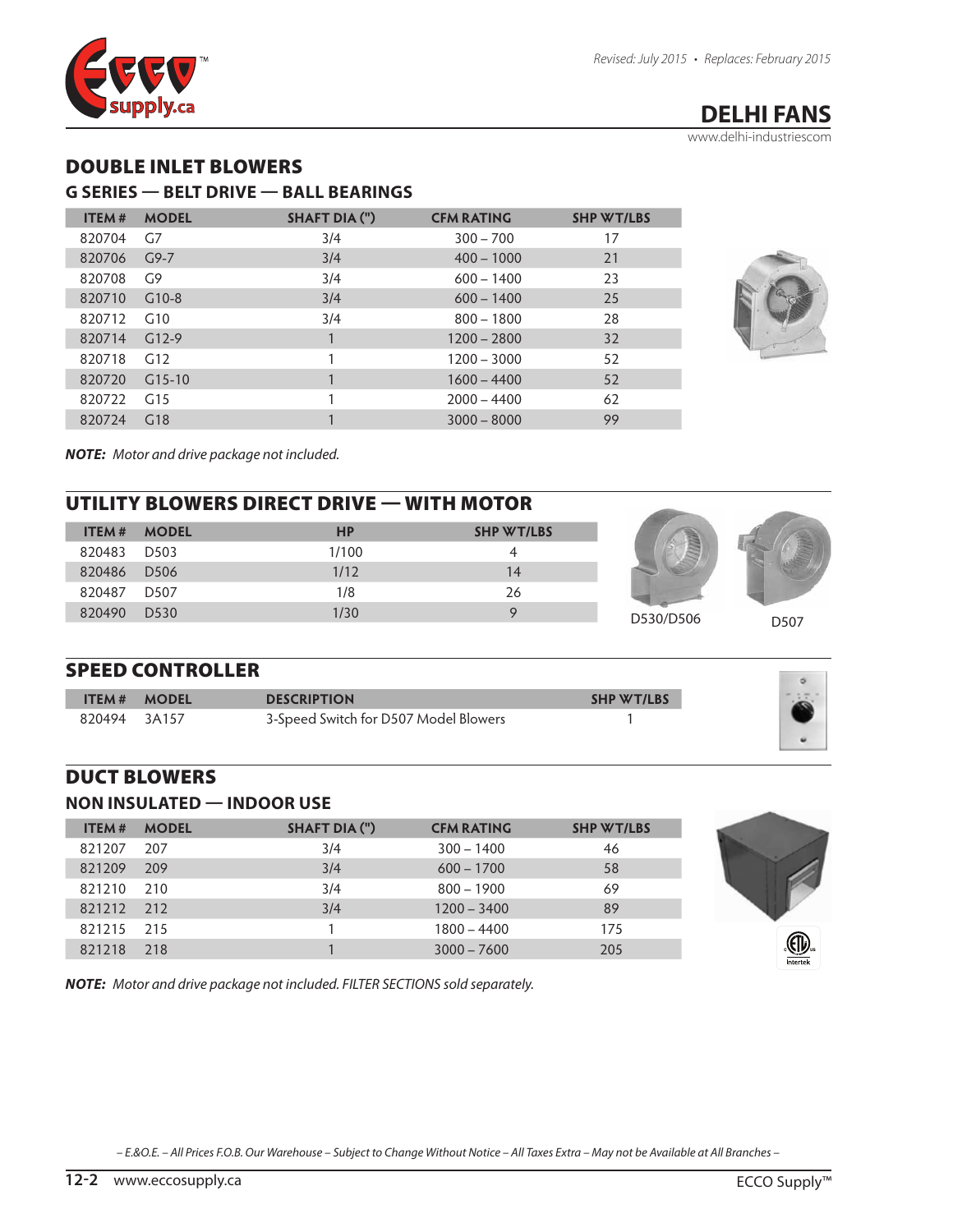<span id="page-2-0"></span>

www.delhi-industriescom

## DUCT BLOWERS *(cont'd)*

#### **INSULATED — INDOOR USE**

#### **SINGLE UNITS**

| <b>ITEM#</b> | <b>MODEL</b> | SHAFT DIA (") | <b>CFM RATING</b> | <b>SHP WT/LBS</b> |
|--------------|--------------|---------------|-------------------|-------------------|
| 821227       | 207          | 3/4           | $300 - 1400$      | 46                |
| 821229       | 209          | 3/4           | $600 - 1700$      | 58                |
| 821230       | 210          | 3/4           | $800 - 1900$      | 69                |
| 821232 212   |              | 3/4           | $1200 - 3400$     | 89                |
| 821235       | 215          |               | $1800 - 4400$     | 175               |
| 821238       | 218          |               | $3000 - 7600$     | 205               |



|              | <b>ITEM# MODEL</b> | SHAFT DIA (") | <b>CFM RATING</b>        | <b>SHP WT/LBS</b> |
|--------------|--------------------|---------------|--------------------------|-------------------|
| 821265 215-2 |                    |               | $\overline{\phantom{a}}$ | 344               |

*NOTE: Motor and drive package not included. FILTER SECTIONS sold separately.*

#### **HEAVY DUTY — INSULATED — OUTDOOR USE**

| <b>ITEM #</b> | <b>MODEL</b> | SHAFT DIA (") | <b>CFM RATING</b> | <b>SHP WT/LBS</b> |
|---------------|--------------|---------------|-------------------|-------------------|
| 821809        | 9209*        | 3/4           | $600 - 1700$      | 64                |
| 821810        | $9210*$      | 3/4           | $800 - 1900$      | 74                |
| 821812 9212*  |              |               | $1200 - 3400$     | 175               |
| 821815 9215*  |              |               | $1800 - 4400$     | 214               |
| 821818 9218*  |              |               | $3000 - 7600$     | 369               |
| 821820        | 9220         | $1 - 7/16$    | $6000 - 12000$    | 574               |



*\*Indicates with motor bracket/plate/platform.*

*NOTE: Motor and drive packages are not included. FILTER SECTIONS sold separately.*

## DUCT BLOWER ACCESSORIES

#### **FILTER SECTIONS — DUCT BLOWER — INSULATED**

| <b>MODEL</b><br><b>ITEM#</b> | <b>FOR USE WITH:</b> | <b>SHP WT/LBS</b> |
|------------------------------|----------------------|-------------------|
| 820607<br>F207A              | 207                  | 13                |
| 820609<br>F <sub>209</sub> A | 209 and 9209         | 14                |
| 820610<br>F210A              | 210 and 9210         | 16                |
| 820612<br>F212A              | 212 and 9212         | 19                |
| 820615<br>F215A              | 215 and 9215         | 24                |
| 820618<br>F218A              | 218 and 9218         | 50                |
| F9220A<br>820620             | 9220                 | 70                |
|                              |                      |                   |



*NOTE: Two filter sections are required for twin duct blowers.*

*– E.&O.E. – All Prices F.O.B. Our Warehouse – Subject to Change Without Notice – All Taxes Extra – May not be Available at All Branches –*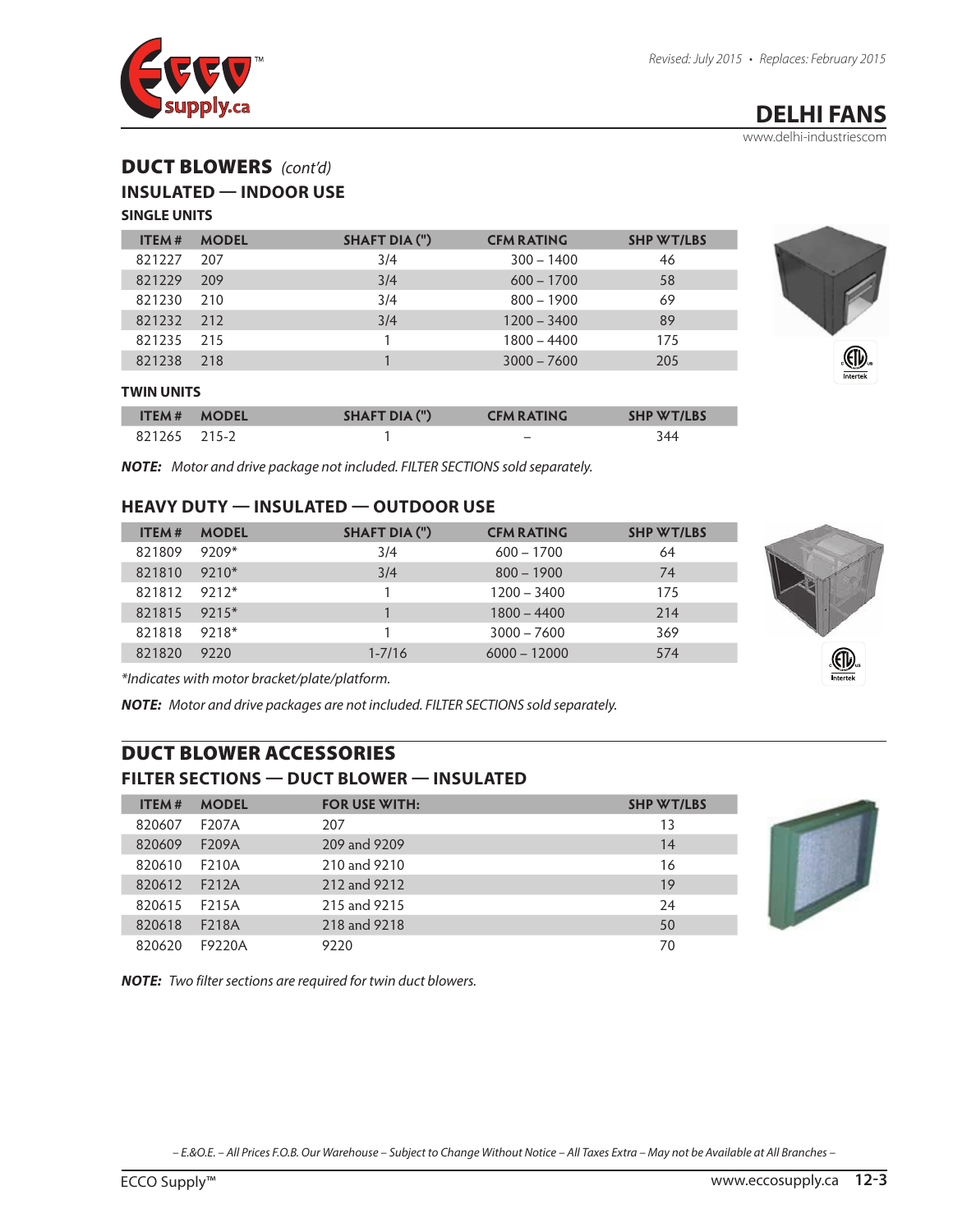<span id="page-3-0"></span>

www.delhi-industriescom

## DUCT BLOWER ACCESSORIES *(cont'd)*

#### **DUCT BLOWER INTAKE HOOD ASSEMBLY**

| <b>ITEM#</b> | <b>MODEL</b> | <b>DESCRIPTION</b>       | <b>SHP WT/LBS</b> |
|--------------|--------------|--------------------------|-------------------|
| 821009 H9209 |              | With 1" Aluminum Filters | 18                |
| 821010 H9210 |              | With 1" Aluminum Filters | 20                |
| 821020 H9220 |              | Less Filters             | 44                |

*NOTE: Two single filter or hood sections are required for twin duct blowers. Use F9220A with H9220 if filtration is required.*

#### **HOT WATER HEATING COILS (FOR 200 AND 9200 SERIES DUCT BLOWERS)**

| <b>ITEM #</b> | <b>MODEL</b> | SIZE (LENGTH × HEIGHT)       | <b>SHP WT/LBS</b> |
|---------------|--------------|------------------------------|-------------------|
| 820907 HC-07  |              | $17-3/4" \times 15-3/8"$     | 12                |
| 820909 HC-09  |              | $21" \times 18"$             | 16                |
| 820910 HC-10  |              | $22 - 1/4" \times 20"$       | 19                |
| 820912 HC-12  |              | $27'' \times 23''$           | 25                |
| 820915 HC-15  |              | $32 - 1/2" \times 26 - 3/4"$ | 35                |

*NOTE: HC Coil sections fit both 200 and 9200 duct blowers. Order two coils for twin blowers.*

#### **CHILLED WATER COOLING COILS (FOR 200 AND 9200 SERIES DUCT BLOWERS)**

| <b>ITEM#</b> | <b>MODEL</b>            | SIZE (LENGTH × HEIGHT)   | <b>SHP WT/LBS</b> |
|--------------|-------------------------|--------------------------|-------------------|
| 820457       | CW-07                   | $17-3/4" \times 15-3/8"$ | 24                |
| 820459       | $CW-09$                 | $21" \times 18"$         | 29                |
| 820460       | $\mathsf{CW}\text{-}10$ | $22 - 1/2" \times 20"$   | 33                |
| 820462       | $CW-12$                 | $27'' \times 23''$       | 40                |
| 820465       | $CW-15$                 | $33 - 1/2" \times 28"$   |                   |



*NOTE: Order two coils for twin blowers.*

#### FANS — ROOFTOP

#### **FRESH AIR INTAKE FANS WITH 1" FILTERS**

| ITEM#      | <b>MODEL</b> | SHAFT DIA (") | <b>CFM RATING</b> | <b>SHP WT/LBS</b> |
|------------|--------------|---------------|-------------------|-------------------|
| 821649 709 |              | 3/4           | $400 - 2400$      | 105               |
| 821650 710 |              | 3/4           | $800 - 3000$      | 135               |
| 821652 712 |              | 3/4           | $1200 - 4000$     | 210               |
| 821655 715 |              |               | $1500 - 6000$     | 215               |
| 821658 718 |              |               | $3000 - 9000$     | 314               |



*NOTE: Motor and drive packages are not included. Complete with washable filters and latches.*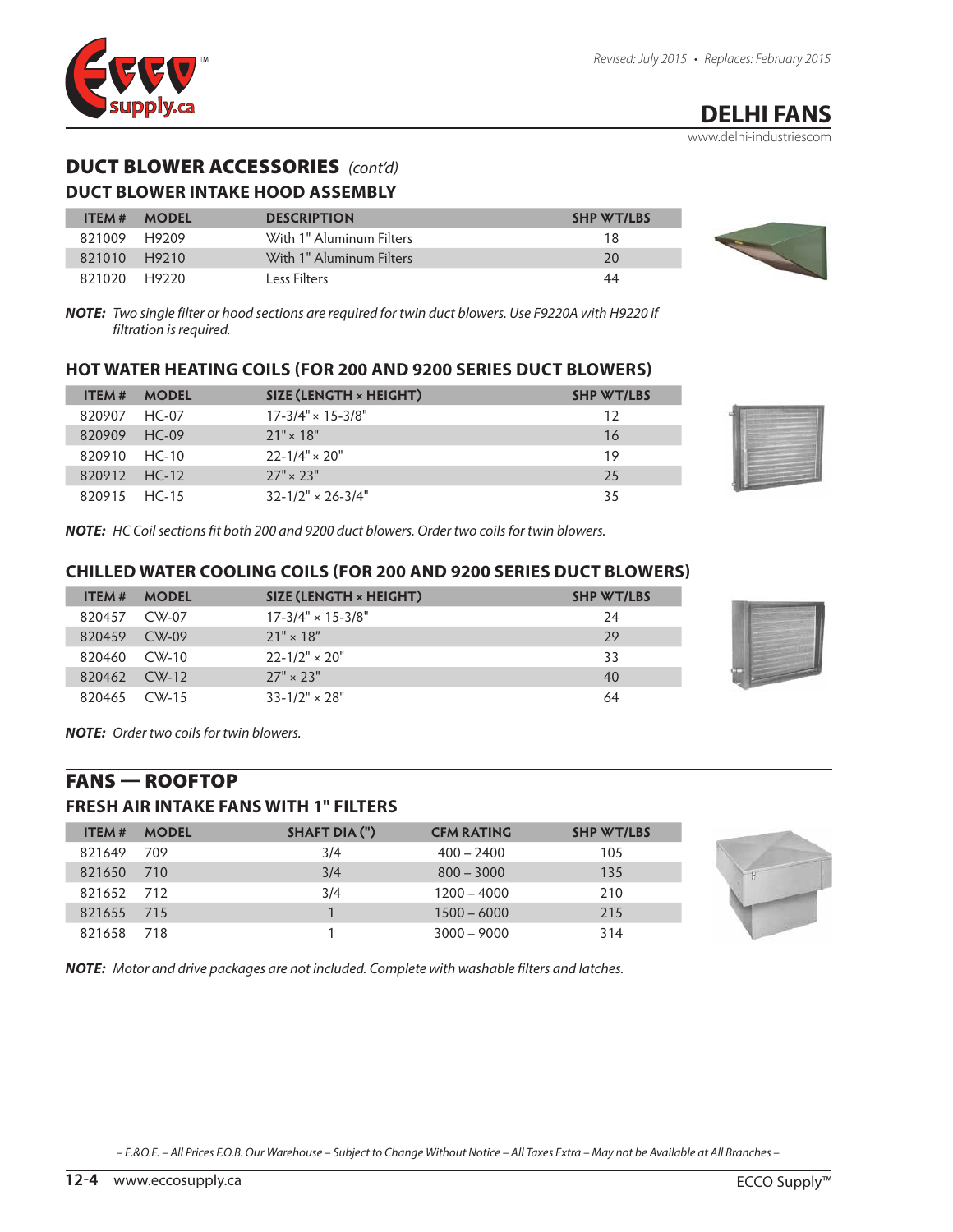<span id="page-4-0"></span>

www.delhi-industriescom

## FANS — ROOFTOP *(cont'd)*

#### **SIDE INTAKE FRESH AIR SUPPLY FANS WITH 1" FILTERS**

| <b>ITEM#</b> | <b>MODEL</b> | SHAFT DIA (") | <b>CFM RATING</b> | <b>SHP WT/LBS</b> |
|--------------|--------------|---------------|-------------------|-------------------|
| 821079       | $SIS-9$      | 3/4           | $400 - 2400$      |                   |
| 821080       | $SIS-10$     | 3/4           | $800 - 2600$      | 99                |
| 821082       | $SIS-12$     | 3/4           | 1200 – 4000       |                   |

*NOTE: Motor and drive packages are not included. Complete with washable filters and latches.*

#### EXHAUSTERS

#### **SINGLE INLET — SINGLE WIDTH — CCW ROTATION**

• Motor mounting bracket and hardware included with models 407 to 415

• Motor mounting bracket/plate assembly and hardware are supplied with model 418

| ITEM#  | <b>MODEL</b> | SHAFT DIA (") | <b>CFM RATING</b> | <b>SHP WT/LBS</b> |
|--------|--------------|---------------|-------------------|-------------------|
| 821407 | 407          | 3/4           | $200 - 1000$      | 18                |
| 821409 | 409          | 3/4           | $300 - 2000$      | 25                |
| 821410 | 410          | 3/4           | $500 - 2500$      | 28                |
| 821412 | 412          | 3/4           | $750 - 3250$      | 33                |
| 821415 | 415          |               | $1000 - 6500$     | 61                |
| 821418 | 418          |               | $2000 - 6500$     | 95                |
| 821420 | $420*$       | $1 - 3/16$    | $2000 - 10000$    | 204               |



*\* Indicates motor platform not included. See above for selection and price.* 

*NOTE: Motor and drive packages are not included.*

#### **ROOF — BACK DRAFT DAMPER SUPPLIED LOOSE**

| <b>ITEM#</b> | <b>MODEL</b> | SHAFT DIA (") | <b>CFM RATING</b> | <b>SHP WT/LBS</b> |
|--------------|--------------|---------------|-------------------|-------------------|
| 821307       | 307          | 3/4           | $300 - 1400$      | 52                |
| 821309       | 309          | 3/4           | $600 - 1700$      | 72                |
| 821310       | 310          | 3/4           | $800 - 2000$      | 100               |
| 821312       | 312          | 3/4           | $1200 - 3400$     | 127               |
| 821315       | 315          |               | $1500 - 5000$     | 181               |
| 821318       | 318          |               | $3000 - 7000$     | 270               |



*NOTE: Motor and drive package not included.*

## BLOWERS — CENTRIFUGAL — BACKWARD INCLINED **TOP HORIZONTAL DISCHARGE — CCW ROTATION**

| <b>ITEM #</b> | <b>MODEL</b> | SHAFT DIA (") | <b>CFM RATING</b> | <b>SHP WT/LBS</b> |
|---------------|--------------|---------------|-------------------|-------------------|
| 820020        | BI-10        | 3/4           | $300 - 2500$      | 90                |
| 820022        | $BI-12$      |               | $400 - 2800$      | 157               |
| 820023        | BI-13        |               | $600 - 3600$      | 170               |
| 820025        | $BI-15$      |               | $1300 - 4600$     | 180               |



*(cont'd on next page)*

*– E.&O.E. – All Prices F.O.B. Our Warehouse – Subject to Change Without Notice – All Taxes Extra – May not be Available at All Branches –*